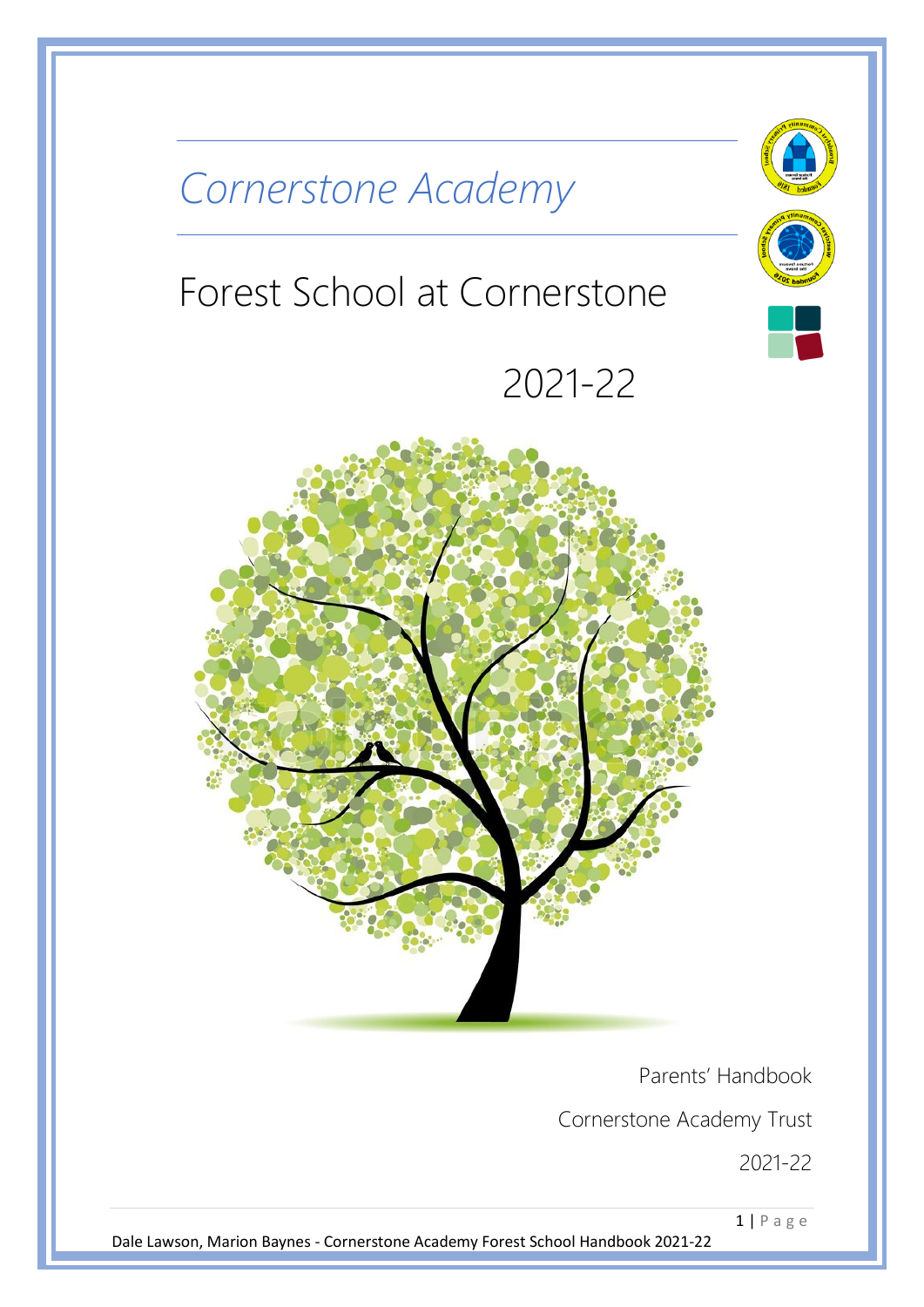## What is Forest School?

Forest School is a learning programme that takes place in an outdoor classroom, preferably within a woodland, where young people are given access to learning throughout the seasons.

The programme combines practical skills and activities with techniques to encourage creativity, independence, raise self-confidence and self-esteem and promote social skills.

The same group of children attends several sessions, usually at weekly intervals, of about two hours duration, so that they build up their skills as the weeks progress.

Its cross-curricular approach fits with the school's ethos and aims of providing a rich and broad curriculum that builds confidence and produces creative thinkers and problem-solvers.

Originally a Scandinavian concept, Forest Schools have been proven to be an effective foundation that has raised academic achievements. The children develop a variety of life skills: altruism, independence, self-awareness and social communication skills, all of which assist individuals to grow in self-esteem and confidence. In studies, children have appeared to: be more balanced with greater social capability, have fewer days off sick; be more able to concentrate and have better co-ordination with a greater ability to work in groups.

## Learning Opportunities

Although lesson plans are prepared and activities link to the National Curriculum throughout the Key Stages, Forest School sessions are essentially child led. This means that as well as having the option to take part in the planned activities, children are able to explore and discover at their own pace

An awareness of learning styles and schemas helps to make the programme accessible to a wide audience. Activities include using tools to make things from wood; using natural materials to make shelters and produce art work; lighting a fire with flint and steel and cooking healthy campfire food; and exploring the habitat through minibeast safaris and sensory games.

The sessions are adapted to suit the client group, the location and the individuals taking part.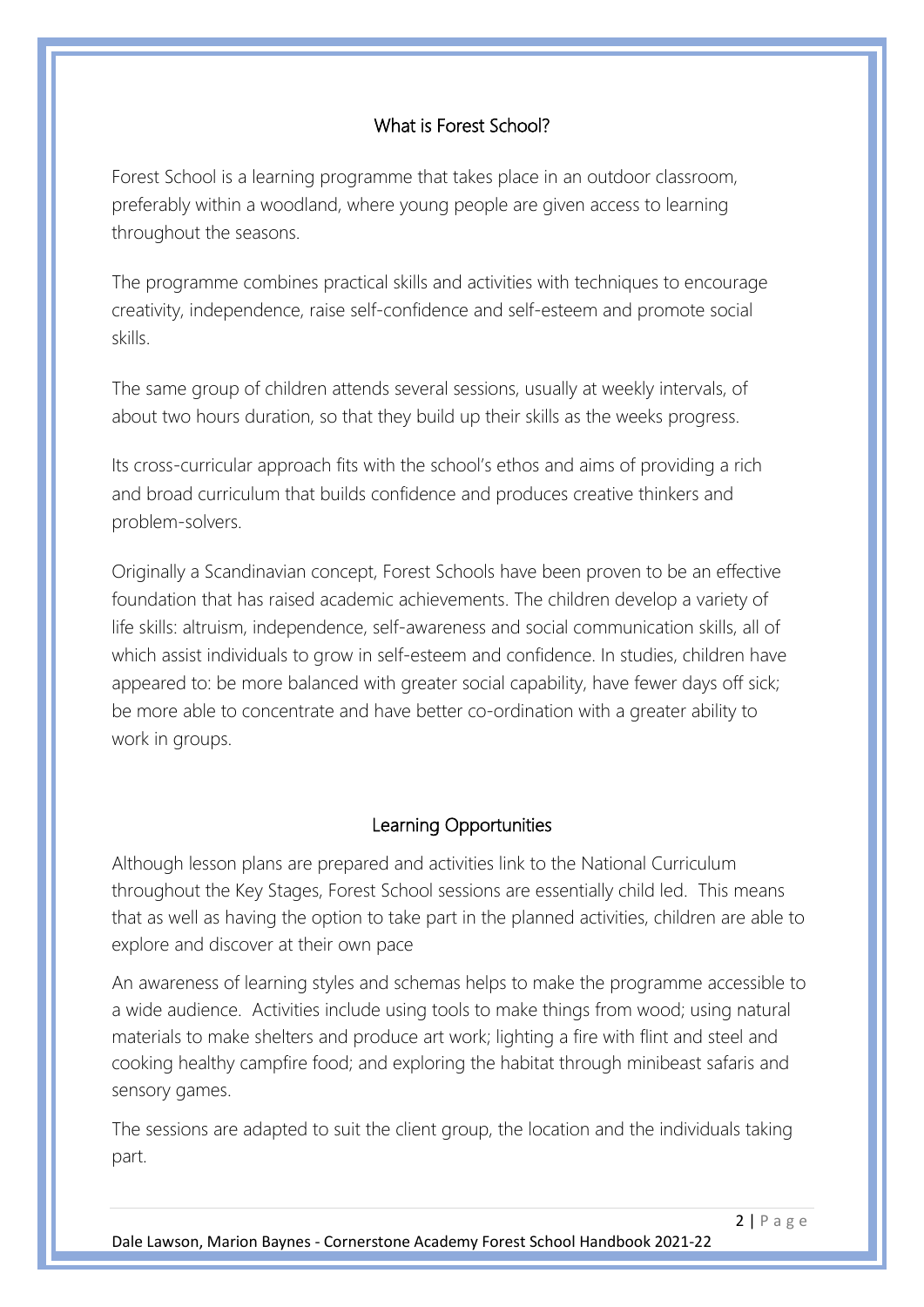## Aims of Forest School

- To learn to identify and use local flora and fauna
- To recognise the positive benefits of, and identify the dangers of fire
- To learn to manage risk
- To use tools effectively and safely
- To encourage curiosity
- To build self-esteem and self-worth
- To understand man's relationship with nature
- To encourage exploration and use of all the senses
- To empower children in the natural environment
- To increase cooperation with peers
- To encourage spatial awareness and motor development
- To learn to review and recognise one's own achievement
- To learn how to provide, light, heat, shelter and food in the natural environment